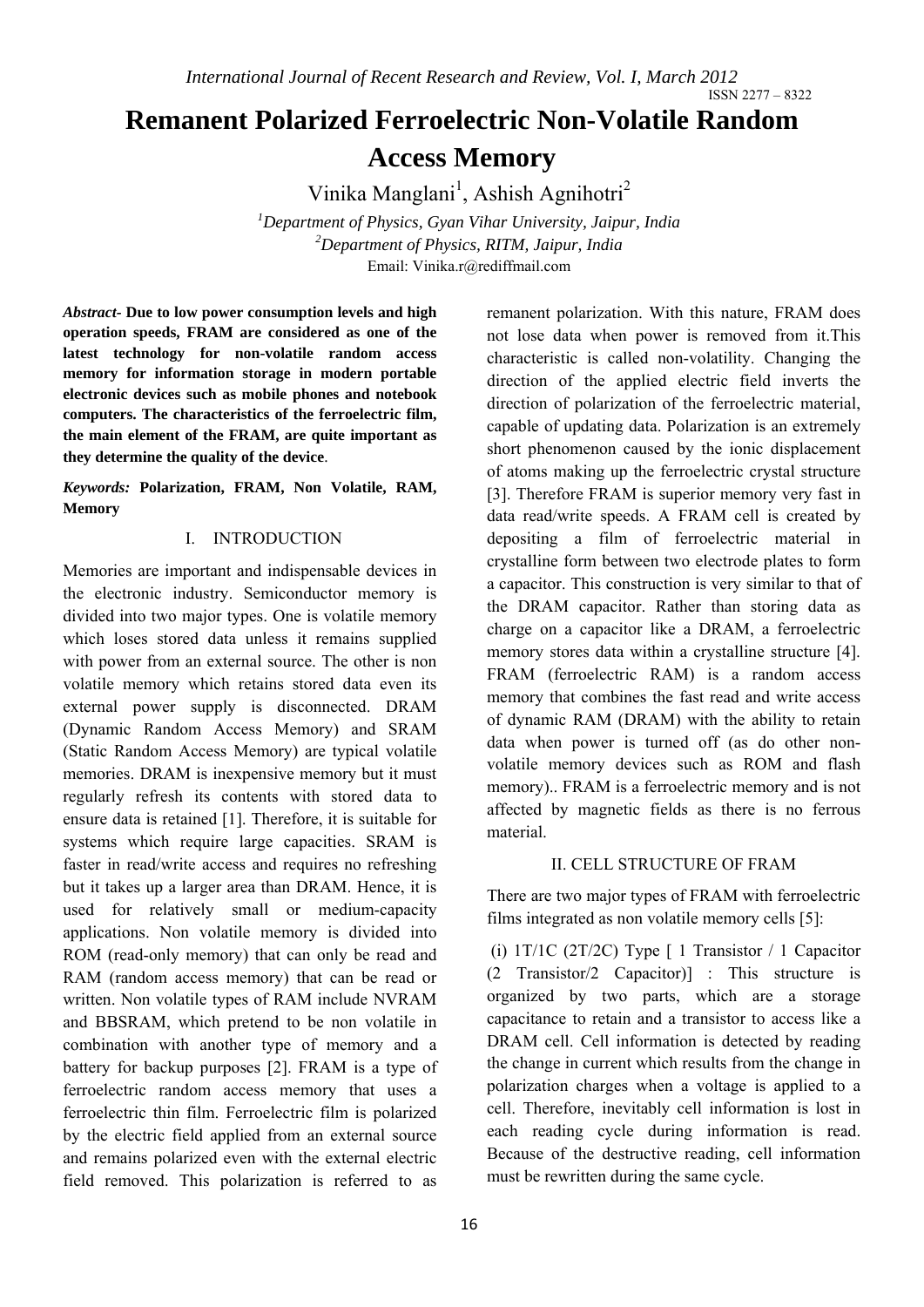(ii) MFSFET [Metal Ferroelectric Semiconductor FET]: This configuration can be achieved by using a ferroelectric film instead of silicon oxidized film for the gate oxidized film. Cell's information is written by applying a voltage between the gate electrode and substrate, which polarizes the ferroelectric film. This causes the threshold value of the transistor to change in accordance with the direction of polarity. When a fixed gate voltage is applied, the cell information will be retrieved according to the drain current that corresponds to the transistor threshold caused by the direction of polarity. As a result, the design technologies for this memory have an increased compatibility with those of EEPROM and Flash Memory.

### III. BASIC OPERATION OF FRAM

A ferroelectric material is characterized by reversible spontaneous polarization arising from non centrosymmetric arrangements of ions in its unit cells, which produces a permanent electric dipole moment. Adjacent dipoles also tend to orient themselves in the same direction to form a region called ferroelectric domain [6]. Ferroelectricity is most commonly observed in ABO3 perovskite structures as shown in Fig. 1. Above the Curie temperature these materials have a centrosymmetric structure and hence do not exhibit any spontaneous polarization. This phase is known as paraelectric phase. As the temperature is lowered below the Curie point phase transformation takes place from paraelectric state to ferroelectric state. The center ion is displaced from its body center position and the cubic unit cell deforms to one of the noncentrosymmetric structures such as tetragonal rombhohedral or monoclinic structures. The polarization response with the electric field of these materials is highly non-linear and exhibits a hysteresis loop as shown in Fig. 2. As the applied electric field is increased, the ferroelectric domains, which are favourably oriented with respect to the electric field, grow at the expense of other domains [7]. This phenomenon continues until total domain growth and reorientation of all the domains has occurred in a direction favourable to external field. At this stage, the material is assumed to possess saturated polarization  $(P_{sat})$ . If the electric field is removed at this point some

of the domains do not reorient into a random configuration and thus leaving the material still polarized. This polarization is known as remanent polarization  $(P_r)$ . The strength of the electric field required to return the polarization to zero is called the coercive field  $(E_c)$ . Although these features of a ferroelectric material could be used in a wide range of applications the primary focus of the recent research is directed towards development of non-volatile random access memories. At zero applied fields, there are two states of polarization  $(\pm P_r)$ , which are equally stable. Either of these two states could be encoded as "1" or "0" and since no external field is required to maintain these states the memory device is non-volatile. Obviously to switch the state of the device a threshold electric field greater than coercive field is required. Since ferroelectric materials have very high coercive fields (in the order of kV/cm), it is necessary to fabricate these materials in the form of thin films in order to be able to switch the domains from one orientation to the other [8].



*Fig. 1. ABO3 perovskite unit cell*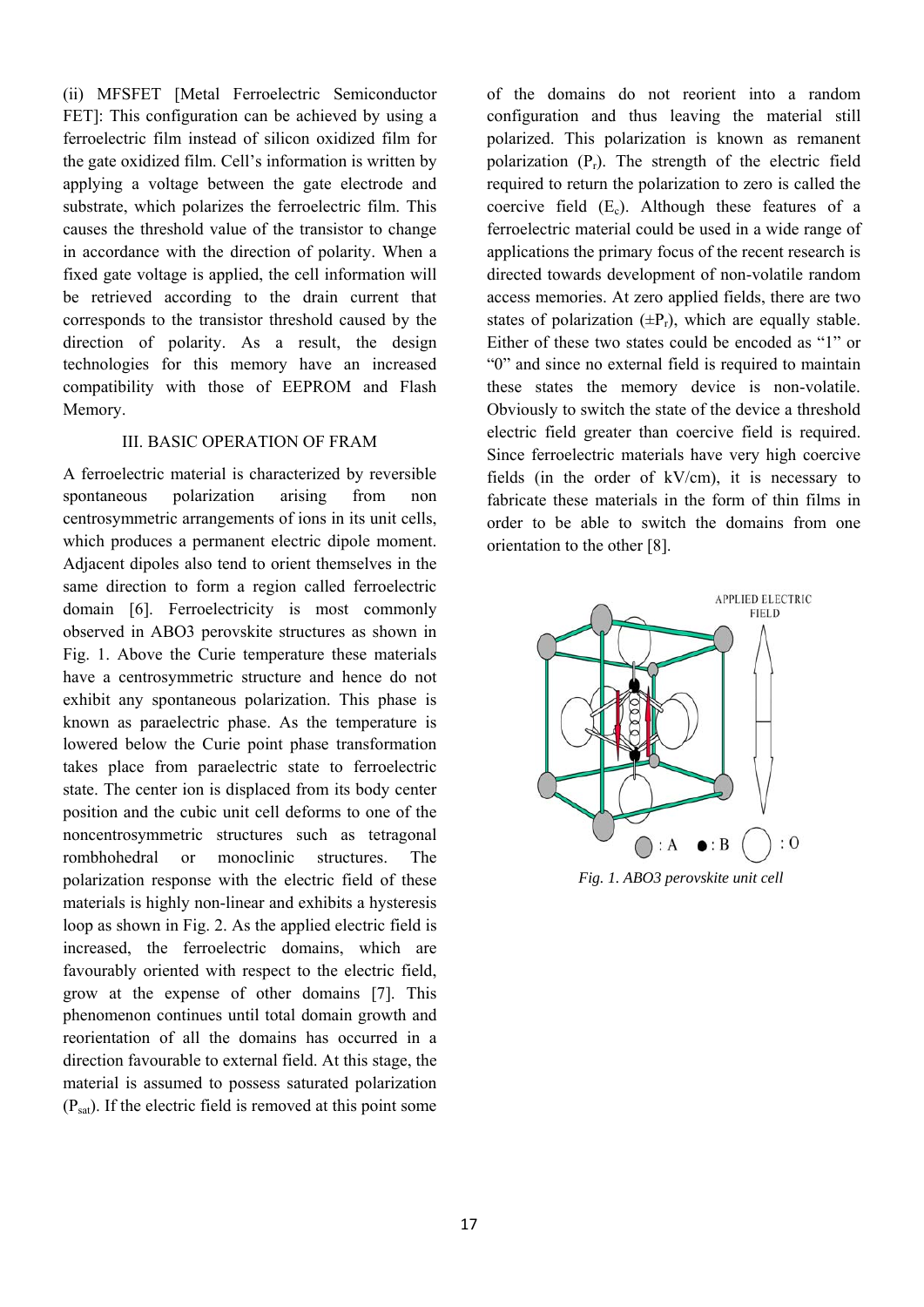

*Fig. 2. Polarization hysteresis loop* 

#### IV. FERROELECTRIC MATERIALS

An ideal material for use as a FRAM should have high remnant polarization, low coercive voltage, and a reasonable Curie temperature. Many ferroelectric materials [9] have been considered for FRAM, including PZT, SBT, Bi4Ti3O12, LiNbO3, Pb(Mg,Nb)O3, PbTiO3, BaTiO3, KNbO3, SrBi2(Ta,Nb)2O9 and BaMgF4.

Following characteristics are required for a ferroelectric thin film:

- (i) Remanent polarization is preferable to be large, so that a large polarization reversal current can be derived from a small-area capacitor.
- (ii) Dielectric constant is preferable to be low, because a high dielectric constant material produces a large displacement current and it disturbs detection of the polarization reversal current.
- (iii) Coercive field is preferable to be low for the low voltage operation of FRAM.
- (iv) Fatigue is such a phenomenon that the remanent polarization becomes small when a ferroelectric film experiences a large number of polarization reversal. It is preferable that the film is fatigue-free for switching over cycles for 10-year operation.

(v) Retention time is necessary to be longer than 10 years. Imprint is such a phenomenon that the polarization of a ferroelectric film is not reversed perfectly by a single pulse when many pulses with opposite polarity have been applied previously, and thus this phenomenon is preferable to be as small as possible.

## V. FERROELECTRIC THIN FILMS DEPOSITION **TECHNIQUES**

Several methods are currently being used for depositing thin films which can be classified into three groups [10]:

- (i) Physical vapor deposition (PVD): e.g. RF sputtering and pulsed laser deposition.
- (ii) Chemical vapor deposition (CVD): e.g. metalorganic chemical vapor deposition (MOCVD) PECVD, LSCVD.
- (iii) Chemical solution deposition (CSD): e.g. sol-gel.

## VI. F-RAM OPERATION

The basic storage element is a ferroelectric capacitor. The capacitor can be polarized up or down by applying a field as shown in Fig. 3.



*Fig. 3 Ferroelectric Capacitor Polarization* 

The ferroelectric capacitor symbol indicates that the capacitance is variable and is not a traditional linear capacitor. When an electric field is applied there will be no change in polarization due to which ferroelectric capacitor will not be switched. Hence, it will behave like a linear capacitor. If it is switched, there is an additional charge induced, hence the capacitance must increase. The ferroelectric capacitor is combined with an access transistor, a bit line, and a plate line [11] to form the memory cell as shown in Fig. 4.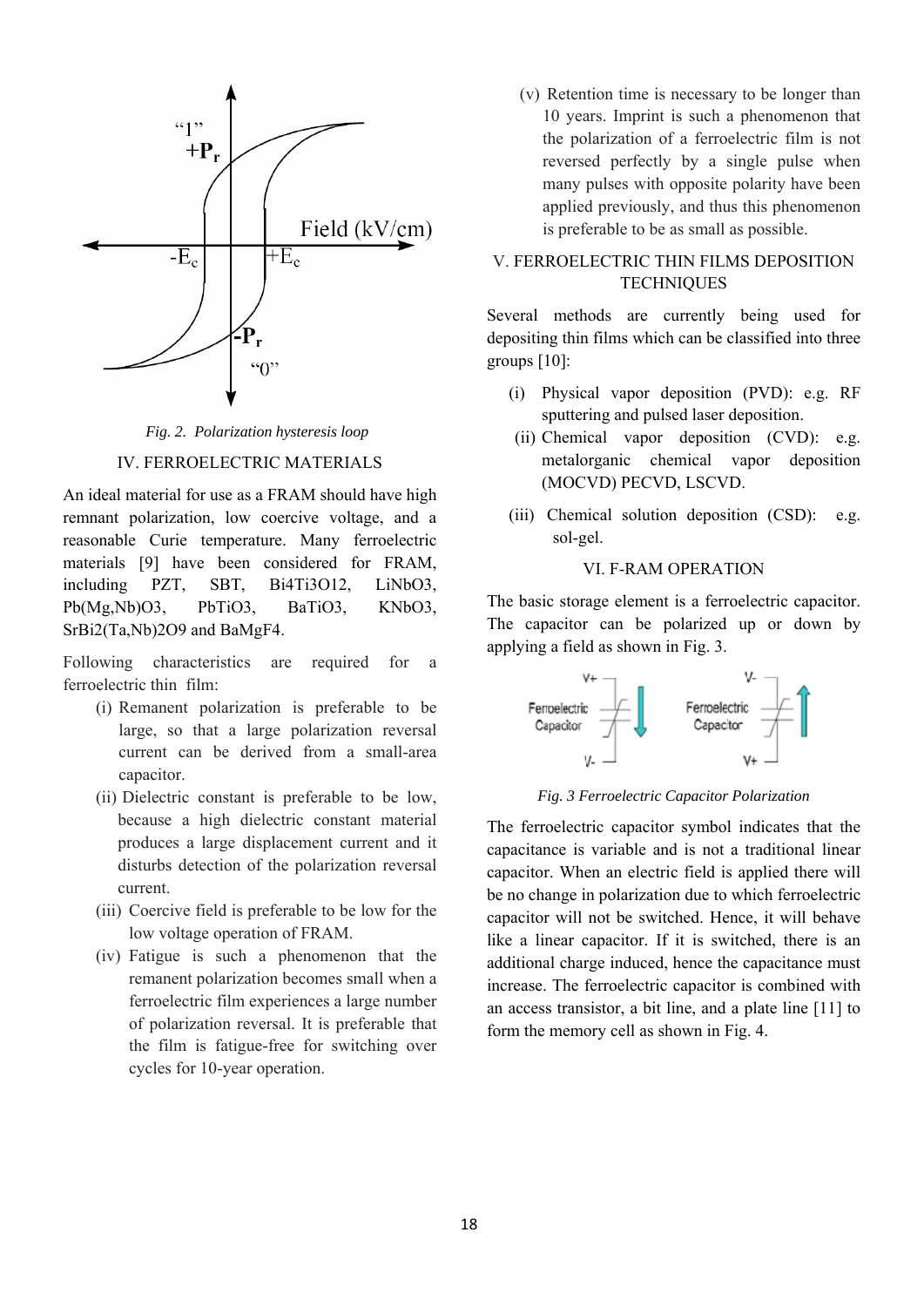

#### *Fig. 4 F-RAM Memory Cell*

#### *A. Writing Operation*

Writing "1" or "0" data to a cell requires the application of the voltage +Vcc or −Vcc to both electrodes of the ferroelectric capacitor. For writing to the 1T/1C cell, the word line (WL) is selected which means that the transistor is on and a voltage (Vcc) is applied between the bit line (BL) and the plate line (PL) as shown in Fig. 5.

BL (bit line) :  $0 \vee \rightarrow 0 \vee \rightarrow 0 \vee$ 





BL (bit line) :  $0 \vee \rightarrow \vee c \vee \rightarrow 0 \vee$ 



*Fig. 5 Writing on a 1T/1C Cell* 

Adding this voltage to the ferroelectric capacitor causes data to be written. Writing "0" data is accomplished by making  $BL = 0$  V and  $PL = Vcc$ , whereas "1" data is written by making  $BL = Vcc$  and  $PL = 0$  V. After writing, data is retained even if the selected word line becomes unselected which means that the transistor is off.

#### *B. Reading Operation*

When reading "1" or "0" data from a cell, BL must be precharged to 0V to retain the high-impedance condition. Now, WL is selected and Vcc is applied to PL. By applying a voltage to the ferroelectric capacitor, the data can be read out. If the cell holds "0" data, the polarization is not reversed but the relatively slight movement of the electric charge (j0) causes BL to charge up by  $\Delta$ VL. If another cell holds "1" data, polarization is reversed, causing a major movement of the electric charge (j1). This causes BL to charge up by ΔVH. The sense amplifier holds the reference voltage (Vref) established between ΔVL and ΔVH is connected to BL. In this manner, ΔVL which has a lower voltage level than Vref can be further reduced to 0V and  $\Delta V$ H which has a higher voltage level than Vref can be raised further to Vcc. The postamplification bias states of the ferroelectric capacitor are:

- (i)  $Vf = +Vcc$  with  $BL = 0$  V and  $PL = Vcc$ when reading "0" .
- (ii)  $Vf = 0 V$ , meaning that the cell has a zero bias with  $BL = Vcc$  and  $PL = Vcc$  when reading "1".

The complete process of reading the data as shown in Fig. 6. The minimum achievable access/cycle times are primarily driven by the capacitance of the memory cell. The time it takes to switch the ferroelectric capacitor is nearly instantaneous and, therefore, switching mechanisms does not contribute to the overall cycle time.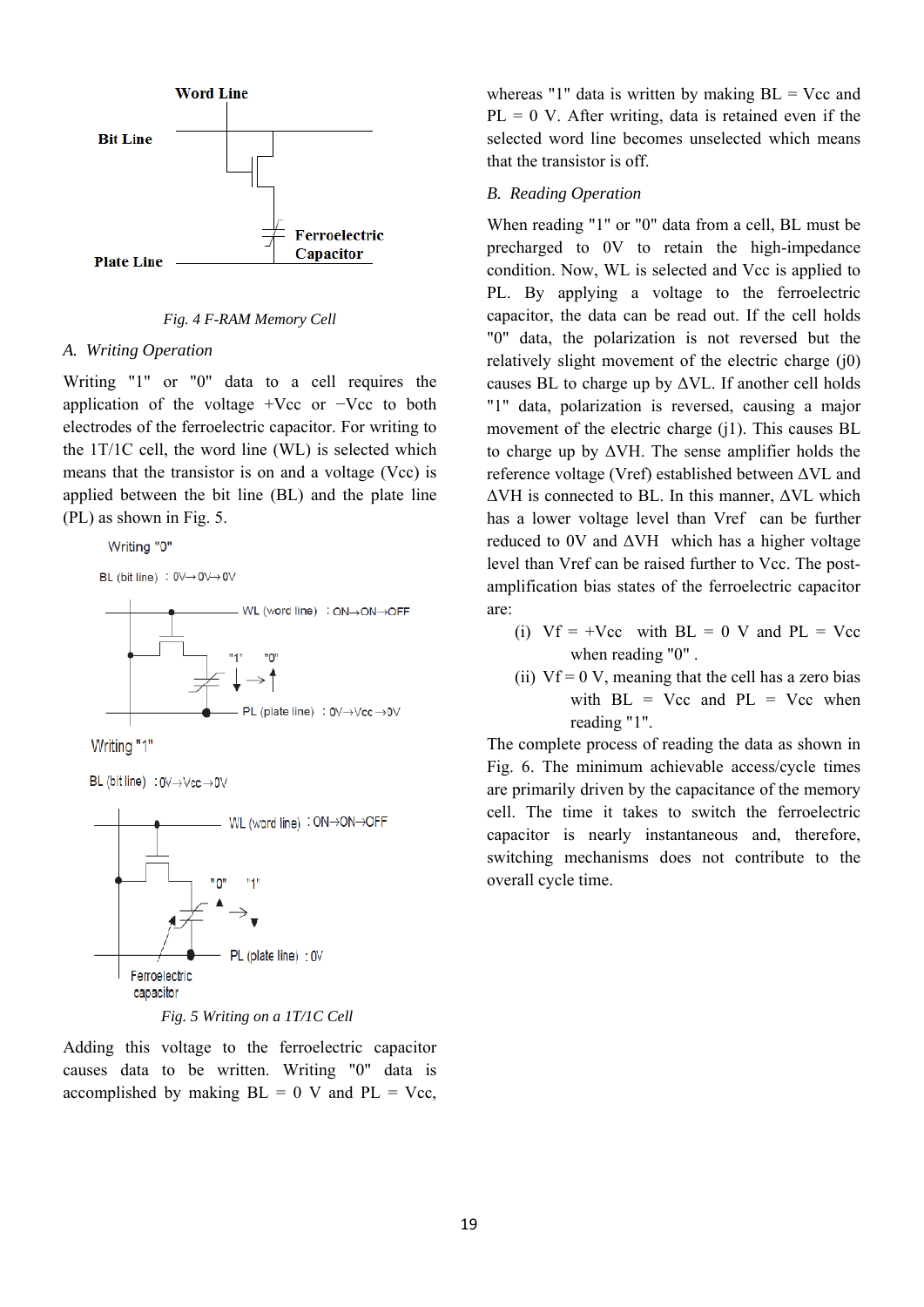



Reading "1"



*Fig. 6 Reading on a 1T/1C Cell* 

The sensing scheme is similar to DRAMs because both F-RAM and DRAM sense charge. The charge in a DRAM is stored in a linear capacitor that leaks and requires refresh. The charge in an F-RAM is stored as state in the crystal and is, therefore, non-volatile and requires no refresh. Like DRAMs, F-RAMs have a cycle time, so the minimum time between back-to back random addresses is equal to the cycle time, not the access time. Today, typical cycle times are less than 200ns and in the near future should be less the 100ns.

#### VII. ADVANTAGES

The main advantages of FRAM over other nonvolatile memories are fast write and erase access times on the order of nanoseconds, low operating voltages around 5 V, long write/erase lifetime (106 times higher than the EEPROM and flash memories), wide operating temperature range (-180 to 350 degree centigrade) and high radiation hardness required for

military and space applications [12]. In principle, the FRAM could replace the SRAM in cache memory, DRAM in main computer memory and EEPROM in the lookup tables. Because the FRAM has faster access speed and no mechanical wear problems, it could also replace the hard disk as the mass storage device. Therefore, these researches mainly aim to develop the high density RAM as future memories

#### VIII. APPLICATIONS

It is fast memory with a very low power requirement, it is expected to have many applications in small consumer devices such as personal digital assistants (PDA), handheld phones, power meters, and smart card, and in security systems. FRAM is faster than flash memory. The integration of FRAM and CPU in a chip makes it possible to create an extremely secure system, allowing data encryption for e-commerce transactions over the Internet, as well as personal authentication through public keys. The incorporation of large density FRAM makes it possible to carry out multiple applications and store large amounts of data, and makes it ideal for use in multifunctional IC cards.

#### IX. CONCLUSION

Ferroelectric random access memories (FRAMs) are the new generation future memories due to high speed, low cost, low power, non volatility and good compatibility with the existing integrated circuit(IC) technology. It offers higher endurance (the number of read and write cycles a memory can undergo before losing the ability to store data) to multiple read and write operations.

#### X. REFERENCES

- [1] O. Auciello, J. F. Scott, & R. Ramesh, "The physics of ferroelectric memories." ,*Phys. Today*, 51, (1998), 22- 27.
- [2] Roberto Bez, Agostino Pirovano, "Non-volatile memory technologies: Emerging concepts and new materials" ,*Materials Science in Semiconductor Processing, 7, (2004), 349–355.*
- [3] Wang C, Cheng B L, wang S Y, Lu H B, Zhou Y L, Chen Z H, Yang G Z, *Appl Phys Lett,* 84 (5), (2004), 765.
- [4] Yoon,S-M., Tokumitsu,E. and Ishiwara,H., *Jpn. J. Appl. Phys.*, 39, (2000), 2119